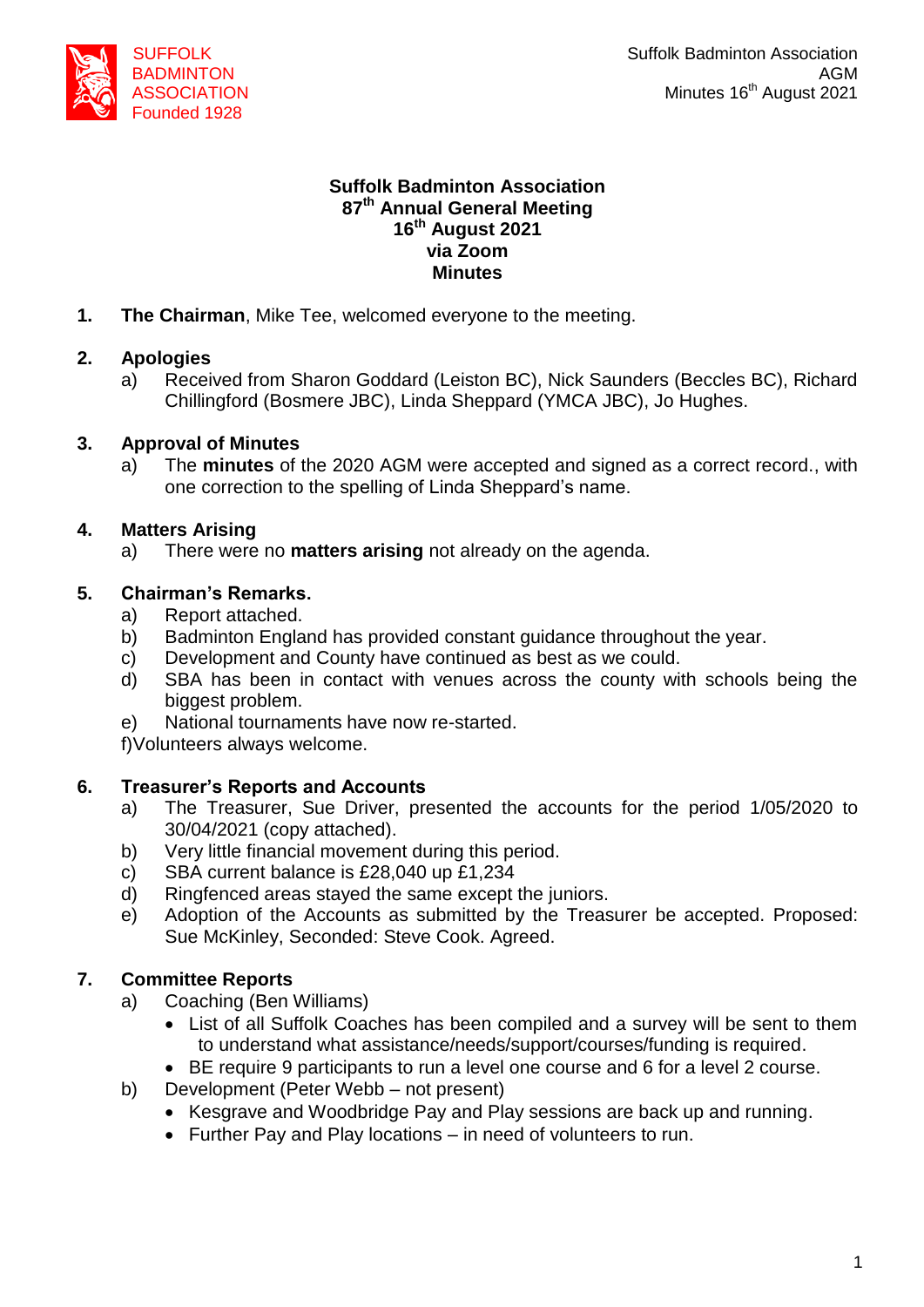

- c) Competitive Play (Mike Tee)
	- See report attached.
	- No tournaments over the past year.
	- Senior County Championships  $25^{th}$  &  $26^{th}$  September 2021
	- Junior County Championships  $-2^{nd}$  & 3<sup>rd</sup> October 2021
	- Other tournament dates are confirmed with BE from Sept Dec 2021 with 2022 dates proposed and awaiting confirmation from BE.
- d) ICC (Stephen Smith & Dan Hooper not present)
	- Two teams entered with matches from January 2022.
- e) Juniors (David Driver)
	- See report attached.
	- 12 x Under 14 and 10 x Under 16 & 18 sessions have taken place.
	- Friendly matches have taken place, and more are organised.
	- Shires League will run from September 2021 to April 2022 with even age groups.
	- David thanked the junior committee for its support.

f)Masters (Sue McKinley)

- No matches last year.
- The following age groups have been entered for the 2021/2022 season over 40, 50, 55, 60, 65.
- Practice sessions to be organised for October 2021 and January 2022.
- Matches will run from November 2021 to March 2022.
- Challenge Weekend will take place.
- New players are always welcome.
- g) Promotional & Website (Peter Webb- not present)
	- Continually updated.

#### **8. League Reports**

- a) IDBL no matches last year.
	- Delay planned to 2021/22 season.
	- Teams to be entered by  $17<sup>th</sup>$  September 2021.
	- $\bullet$  Fixtures to be made from 24<sup>th</sup> September 2021.
	- Matches to start from 18<sup>th</sup> October 2021to end of April 2022.
	- AGM on the  $7<sup>th</sup>$  September 2021.
- b) NBF no matches last year.
	- NBF has communicated with all clubs and plans to delay the start of the season.
	- Teams to be entered by  $17<sup>th</sup>$  September 2021.
	- One club unfortunately folded.
	- AGM on the 23<sup>rd</sup> September 2021.
- c) BDBL (not present)
	- BDBL has communicated with all clubs.
	- AGM on the  $22^{nd}$  September 2021.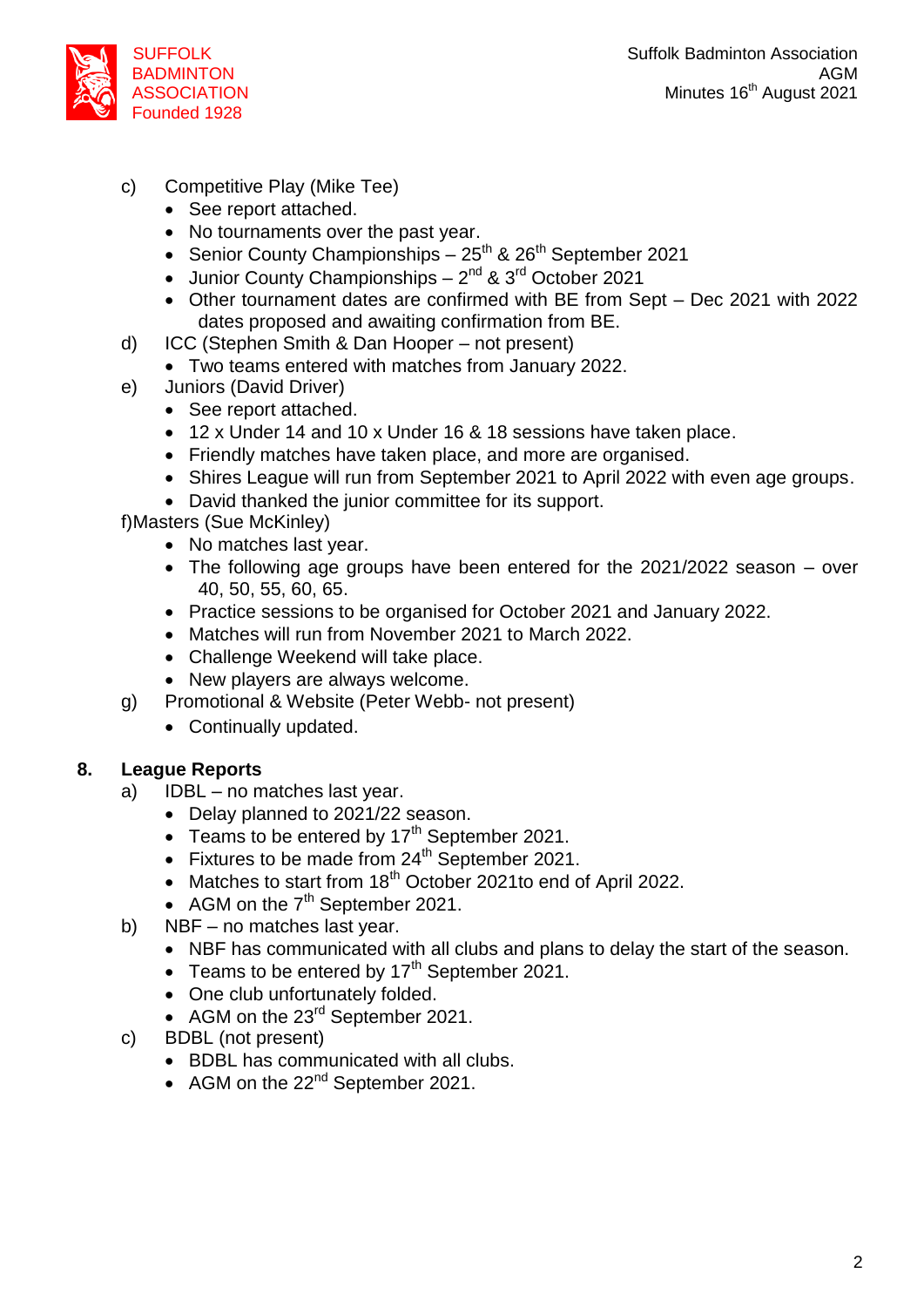

## **9. Badminton England Matters**

- Continuing to liaise with SGO's and have recently emailed updating on a few areas have left it with them as to whether they want me to discuss some of our products at their SGO meeting or whether they want to get in touch individually to discuss where we can work together
- Ipswich Racketpack festival organised at Rushmere 20<sup>th</sup> October
- Inclusive Badminton Festival will run for the region as part of 'The Big Hit' week 19<sup>th</sup> September at Trumpington, 1-3pm. Mike McCarthy as part of Special Olympics, learning disabilities has been invited/asked to be a partner.
- Norwich Foundation Course to run  $4<sup>th</sup>/5<sup>th</sup>$  December 2021 this will alternate yearly between Norfolk/Suffolk
- Young Leader Award now free to deliver by clubs, coaches, CBAs to try to encourage a new cohort of volunteers of the future. All the resources are on the resource hub in the 'Coaching in Schools' section
- Young Leaders [Academy](https://www.badmintonengland.co.uk/young-leaders-academy/) will run virtually on the  $26<sup>th</sup>/27<sup>th</sup>$  October plus a follow up session in November. Applications are now open and clubs can nominate up to two candidates. The aim of the Academy is to equip Young Leaders with essential skills and knowledge to support delivery in their clubs and community.
- Can now sign up to the virtual Volunteer Conference on 11<sup>th</sup> September, 2-5pm. See details [here](https://www.badmintonengland.co.uk/on-court/volunteer-in-badminton/national-volunteer-conference/) Webinars include;
	- o Rebuilding your player base
	- o Looking after your volunteers and planning for the future
	- o Engaging with schools and young people
	- o Encouraging more helpers
	- o Empowering young volunteers to step forward
	- o Re-establishing yourself as a coach/coordinator
- **SNAP [Sponsorship](https://us02web.zoom.us/webinar/register/WN_ojWbgIzZRMe0fQRsJpg28A?utm_source=Communicator&utm_medium=email&utm_content=SnapWebinar&utm_campaign=Your+August+Newsletter&_ccCt=kyw6yWbHO%7eEQKT0NtZGAv8AQkKC3SEffAd1XhiyxYAbH80FakcHPPoYcCvk_O4xx)** Webinar  $7<sup>th</sup>$  September 2021 is a monthly charge, but support to help get sponsorship from local companies. Ongoing commitment – keeping social media/websites up to date.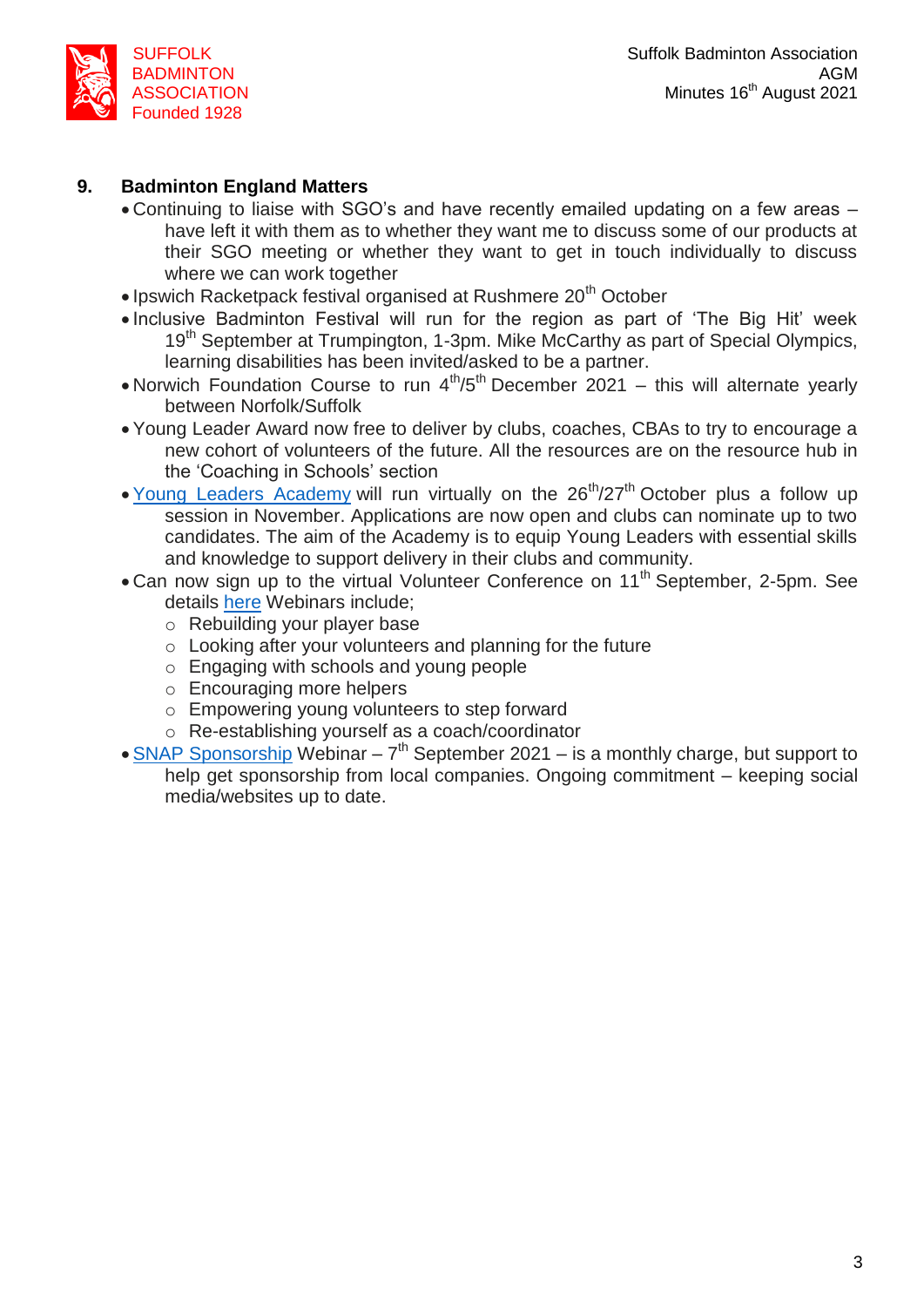

### **10. Election of Officers**

**President –** Steve Cook (elected by Council) thanked Mike Tee and the S

| <b>Role</b>            | <b>Name</b>               | <b>Proposed</b>   | <b>Seconded</b>   |
|------------------------|---------------------------|-------------------|-------------------|
| Chairman               | Mike Tee                  | <b>Steve Cook</b> | John Harvey       |
| Treasurer              | <b>Sue Driver</b>         | <b>Steve Cook</b> | Sue McKinley      |
| Secretary              | <b>Nominations Sought</b> |                   |                   |
| <b>Vice Presidents</b> | <b>Steve Cox</b>          | Sue McKinley      | <b>Steve Cook</b> |
|                        | A Girling                 | en bloc           | en bloc           |
|                        | P Feek                    |                   |                   |
|                        | <b>Stephen Smith</b>      |                   |                   |
|                        | <b>Tony Bristow</b>       |                   |                   |
|                        | Carol Bowden              |                   |                   |
|                        | M Hurlock                 |                   |                   |
|                        | Nicola Sturgeon           |                   |                   |
|                        | lan Young                 |                   |                   |
| Committee              | <b>Stephen Smith</b>      | Mike Tee          | <b>Sue Driver</b> |
|                        | <b>David Driver</b>       | en bloc           | en bloc           |
|                        | Daniel Hooper             |                   |                   |
|                        | Peter Webb                |                   |                   |
|                        | Sue McKinley              |                   |                   |
|                        | <b>Ben Williams</b>       |                   |                   |
|                        | <b>Abhay Samel</b>        |                   |                   |
|                        | (Welfare Officer)         |                   |                   |

The following officers were then elected.

Sue Driver has decided that this will be her last year as Treasurer.

#### **11. Affiliation Fees 2021-22**

- The Council proposed no fees for adults or juniors for 2021/22.
- This is to encourage return to play and to support the clubs.
- **Agreed.**

#### **12. County Teams 2020-21**

The Council had proposed no change to running a first and second team in the ICC.

**Agreed.**

#### **13. County Tournaments**

- Under 17 Silver & Bronze 23<sup>rd</sup> & 24<sup>th</sup> October 2021.
- $\bullet$  Senior Bronze 20<sup>th</sup> November 2021.
- $\bullet$  Under 19 Bronze 21st November 2021.
- Under 13 Bronze 11<sup>th</sup> December 2021.